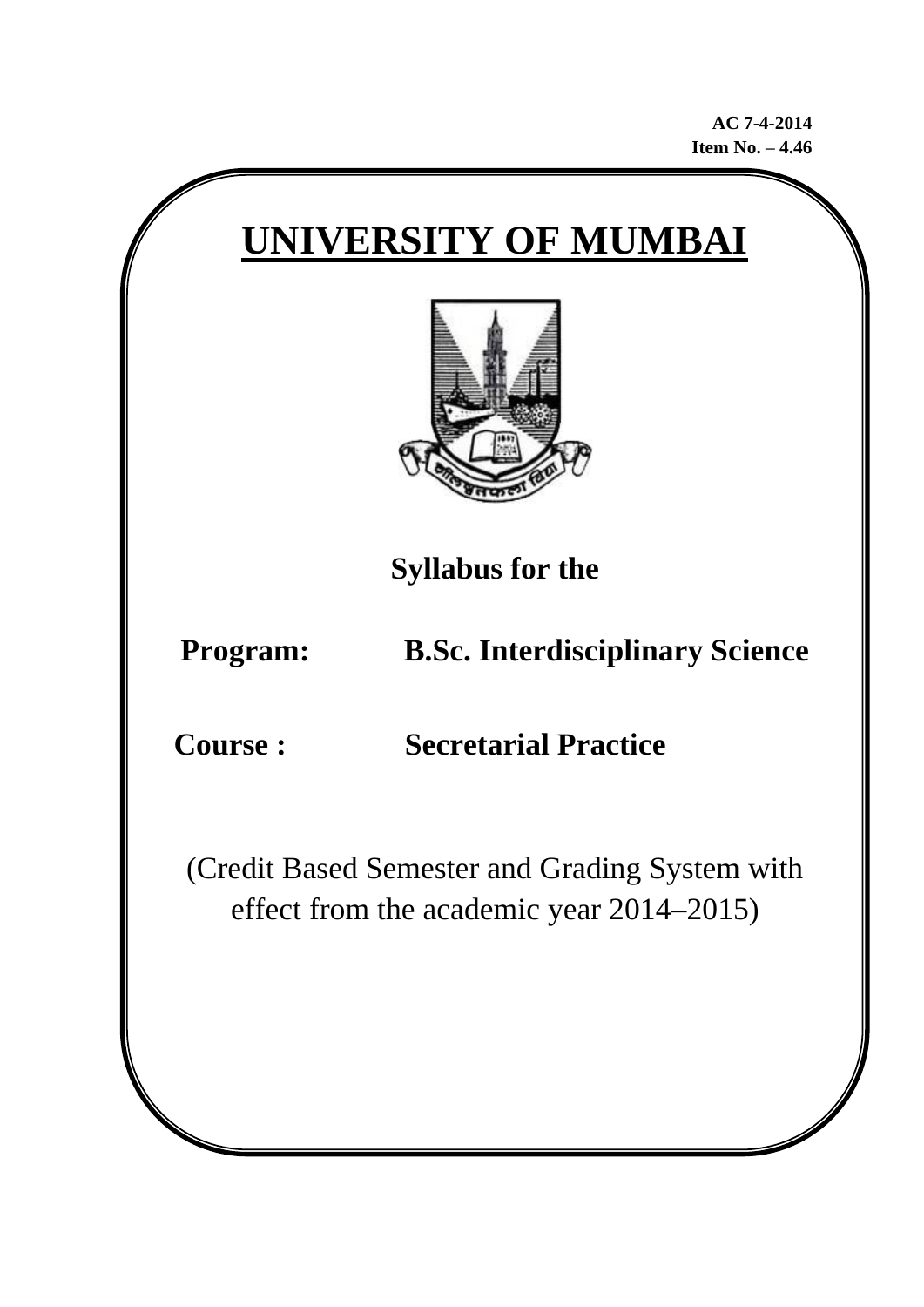## **Course: Secretarial Practice**

## **Syllabus**

#### **For Credit Based Semester and Grading System To be implemented form the Academic year 2014-2015**

### **MODULE I**

| Course<br>Code  | Unit         | <b>Topics</b>                         | <b>Credits</b> | <b>L/Week</b> |
|-----------------|--------------|---------------------------------------|----------------|---------------|
|                 |              | <b>Secretary, Joint stock company</b> |                |               |
| <b>USIDSP01</b> | $\mathbf{I}$ | <b>Company Meetings</b>               |                |               |
|                 | Ш            | <b>Business Correspondence</b>        |                |               |

#### **MODULE II**

| Course<br>Code  | Unit        | <b>Topics</b>                                                    | <b>Credits</b> | <b>L/Week</b> |
|-----------------|-------------|------------------------------------------------------------------|----------------|---------------|
| <b>USIDSP02</b> |             | <b>Business Finance, Sources of Business Finance</b>             |                |               |
|                 | $\mathbf H$ | Role of a Secretary in the Capital Formation                     |                |               |
|                 | III         | Declaration and payment of Dividend,<br><b>Financial markets</b> |                |               |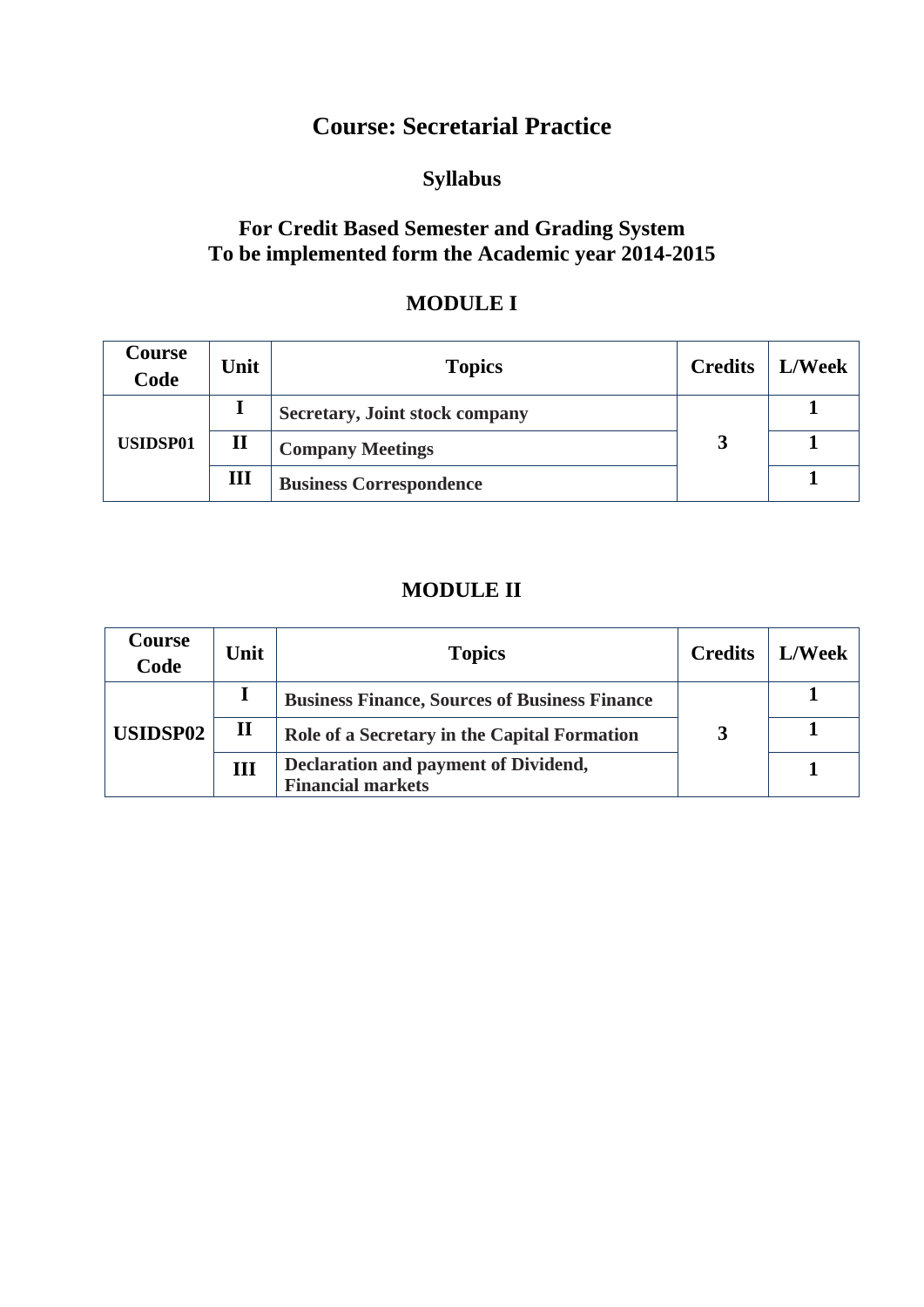## **SYLLABUS MODULE I**

| <b>Course Code</b>                                                                                                                        | <b>Credits</b> |                 |  |
|-------------------------------------------------------------------------------------------------------------------------------------------|----------------|-----------------|--|
| <b>USIDSP01</b><br>3 Credits (45 Lectures)                                                                                                |                |                 |  |
| Secretary: Meaning, definition and importance. Types of secretaries: a) Personal b) Non –                                                 |                | 15              |  |
| profit Association c) Co – operative Society d) Joint Stock Company e) Government<br>department (Qualifications, qualities and functions) |                |                 |  |
| <b>Joint stock company:</b> Evolution, Definition and Features, Merits and limitations, Formation                                         |                |                 |  |
| of Joint stock Company – Stages, Promotion, Incorporation, Capital raising and obtaining                                                  |                |                 |  |
| Trading Certificate, Documents related to the Formation of a Joint stock Company,                                                         |                |                 |  |
| Memorandum of Association, Articles of Association, Prospectus, Statement in lieu of                                                      |                |                 |  |
| prospectus (Meaning, purpose and contents of each document).                                                                              |                |                 |  |
| <b>Company Meetings:</b> Provisions for convening and conducting a valid meeting. Provisions                                              |                |                 |  |
| related to Notice, Agenda, Quorum, Proxy, Voting, Motions, Amendments, Resolutions,                                                       |                |                 |  |
| Minutes. Types of Meetings – Statutory Meeting, Annual General Meeting, Extra – Ordinary                                                  |                | <b>Lectures</b> |  |
| General Meeting, Meetings of Board of directors. Role of a Company secretary relating to                                                  |                |                 |  |
| Meetings.                                                                                                                                 |                |                 |  |
| <b>Business Correspondence :</b> Basic principles of Business correspondence, Importance,                                                 |                | 15              |  |
| Layout of a Business Letter, Essentials of a good business letter, Physical appearance of                                                 |                |                 |  |
| business letter, Precaution to be taken while writing business letters                                                                    |                | <b>Lectures</b> |  |

# **SYLLABUS MODULE II**

| <b>Course Code</b>                                                                                                                                                                                                                                                                                                                                                                                                                                                                                                                                                                                                                                                                                                                                                                                                                                                                                | <b>Credits</b> |    |
|---------------------------------------------------------------------------------------------------------------------------------------------------------------------------------------------------------------------------------------------------------------------------------------------------------------------------------------------------------------------------------------------------------------------------------------------------------------------------------------------------------------------------------------------------------------------------------------------------------------------------------------------------------------------------------------------------------------------------------------------------------------------------------------------------------------------------------------------------------------------------------------------------|----------------|----|
| <b>USIDSP02</b><br>3 Credits (45 Lectures)                                                                                                                                                                                                                                                                                                                                                                                                                                                                                                                                                                                                                                                                                                                                                                                                                                                        |                |    |
| Business Finance: Business Finance – Meaning, role, objectives of financial management.<br>Financial planning – Meaning and importance. Capital structure – Meaning and factors.<br>Fixed and working capital – Meaning and factors affecting their requirements.<br><b>Sources of Business Finance:</b> Nature and significance: Financial requirements and sources.<br>Methods of raising finance Equity and preference shares Debentures and Bonds Retained<br>profits Public deposits Loan from commercial banks Loan from financial institutions Trade<br>credit Discounting of bills of Exchange Global Depository Receipt, American Depository<br>Receipt                                                                                                                                                                                                                                  |                |    |
| Role of a Secretary in the Capital Formation Part I                                                                                                                                                                                                                                                                                                                                                                                                                                                                                                                                                                                                                                                                                                                                                                                                                                               |                | 15 |
| Meaning of issue of shares at par, premium and discount, at bid price, Meaning of Initial<br>public offer. Meaning of bonus issue, Meaning of rights issue, Meaning of Employee stock<br>option scheme, Meaning of private placement, Issue of shares – procedure, Allotment –<br>Meaning, conditions for valid allotment, procedure, Transfer and Transmission of shares,<br>Meaning, provisions, procedure, difference, Issue of share certificate and share warrant<br>Meaning, provisions, procedure, difference.<br>Role of a Secretary in the Capital Formation Part II<br>Issue of debentures – procedure, conversion and redemption of debentures Deposits,<br>invitation, acceptance, renewal, repayment, default and remedies, Depositories and<br>dematerialization of securities – meaning, importance, procedure, secretarial duties in issuing<br>securities in dematerialized form |                |    |